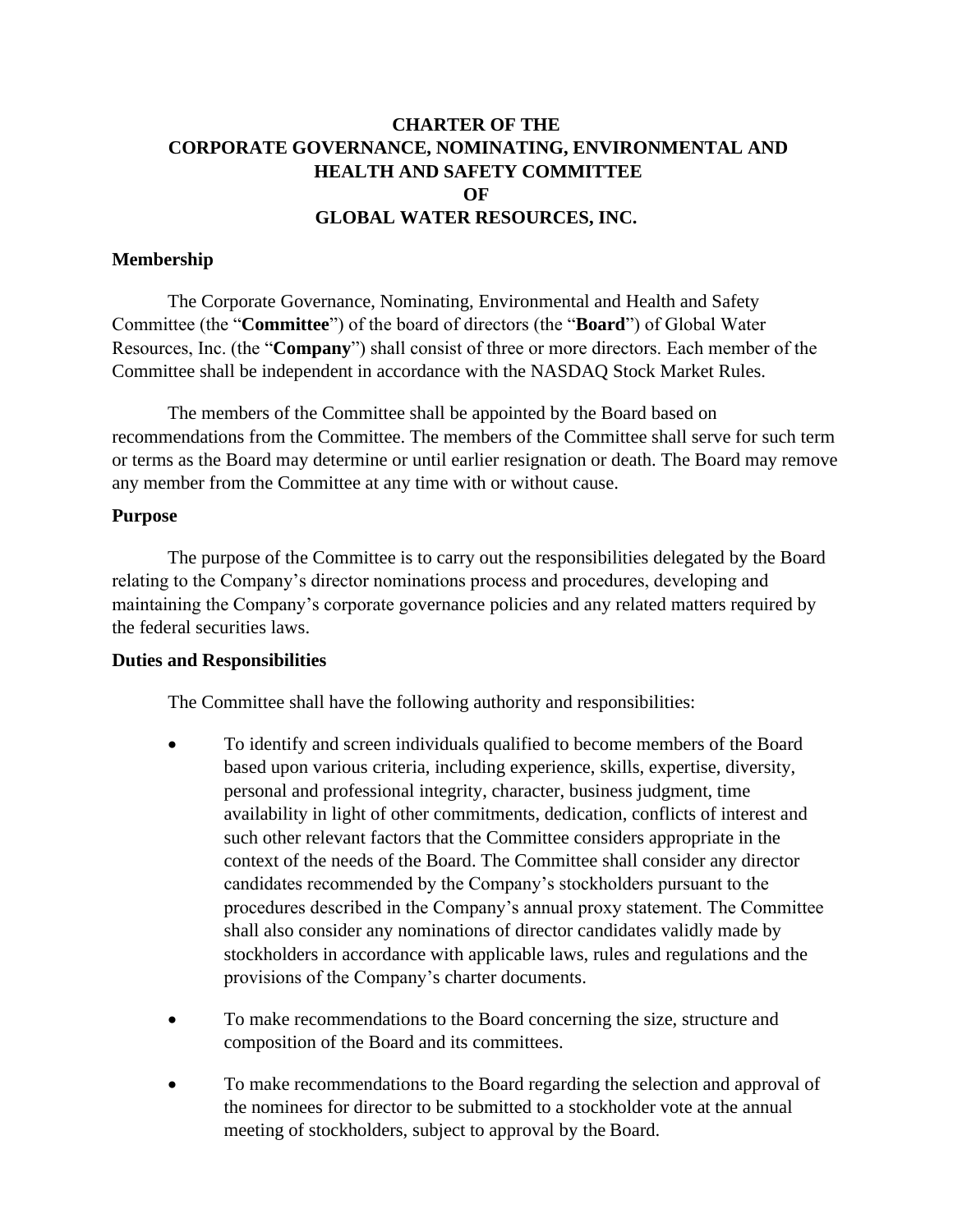- To oversee the Company's corporate governance practices and procedures, including identifying best practices and reviewing and recommending to the Board for approval any changes to the documents, policies and procedures in the Company's corporate governance framework.
- To develop, subject to approval by the Board, a process for an annual selfevaluation of the Board and its committees and to oversee the conduct of this annual self-evaluation.
- To review the Board's committee structure and composition and to make recommendations to the Board regarding the appointment of directors to serve as members of each committee and committee chairmen as necessary.
- If a vacancy on the Board and/or any Board committee occurs, to identify and screen and make recommendations to the Board regarding the selection and approval of candidates to fill such vacancy either by election by stockholders or appointment by the Board.
- To review and recommend to the Board director independence determinations made with respect to continuing and prospective directors.
- To review and discuss with management disclosure of the Company's corporate governance practices, including information regarding the operations of the Committee and other Board committees, director independence and the director nominations process, and to recommend that this disclosure be, included in the Company's annual proxy statement or annual report on Form 10-K, as applicable.
- To monitor compliance with the Company's code of business conduct and ethics and the Company's insider trading policy, to investigate any alleged breach or violation of these policies, to enforce the provisions of these policies and to review these policies periodically and recommend any changes to the Board.
- To oversee risks and exposures associated with director and management succession planning, corporate governance and overall Board effectiveness.
- To review any director resignation letter tendered in accordance with the applicable policies of the Company, including the Company's majority voting policy with respect to directors, and evaluate and recommend to the Board whether such resignation should be accepted.
- To review periodic reports from management and such independent consultants, if any, as the Committee shall consider appropriate, such reports to note in particular any significant government requests for action and the manner of dealing with the same.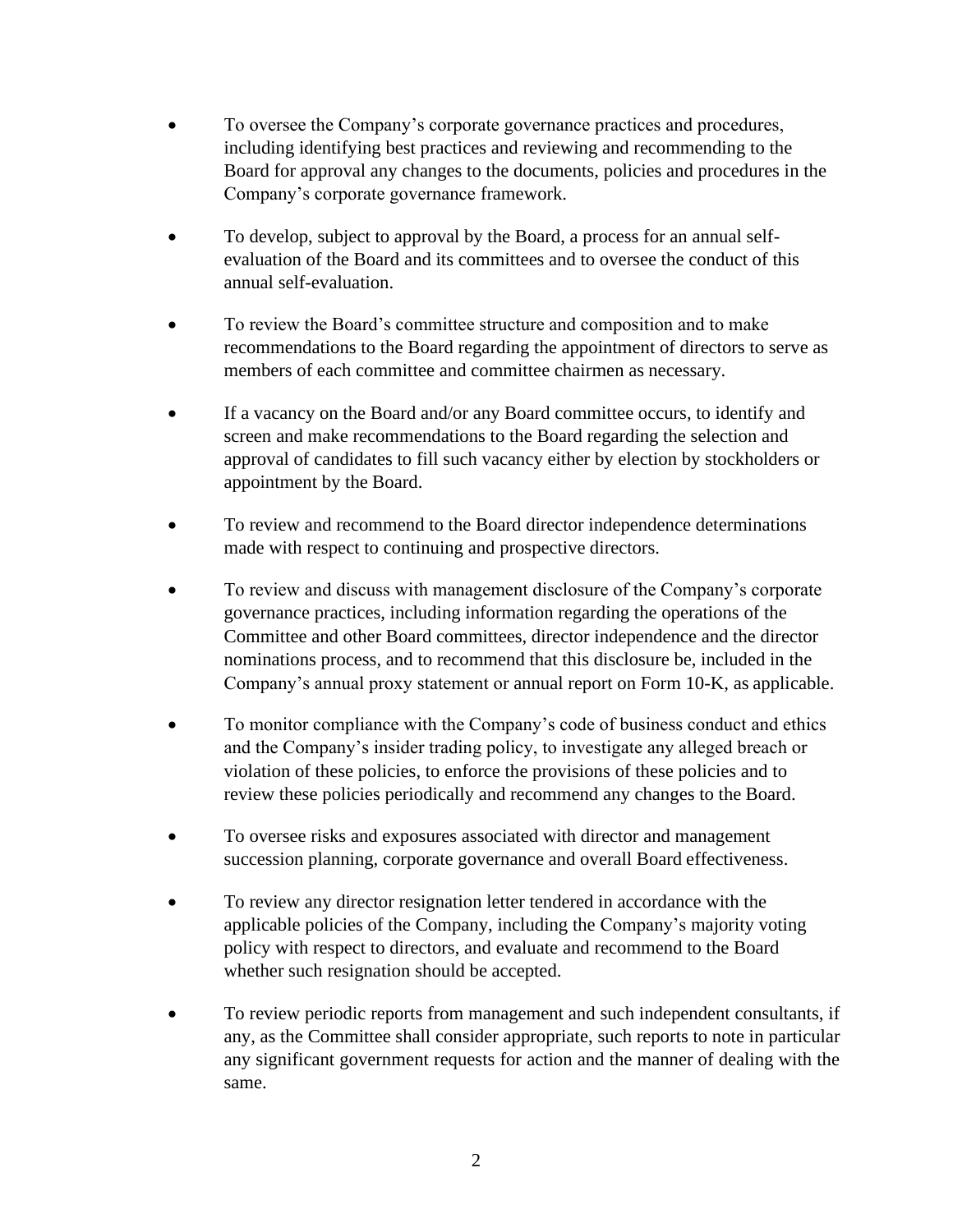- To ensure that there is appropriate orientation, education and training programs for new and existing directors, such as education events offered to the entire Board, site visits to Company facilities, special briefing sessions or targeted training courses offered to some or all of the directors.
- To assess the Company's health and safety practices and ensure that there is a culture of health and safety enforcement, including:
	- o requiring management to ensure that the Company has proper systems for implementing the Company's policies with respect to environmental and occupational health and safety matters, with such systems involving the appropriate standards, education, supervision and inspection and taking into account risk management practices in the industry;
	- o requiring management to ensure that employees are: (a) aware of the Company's policies with respect to environmental and occupational health and safety matters and (b) expected to deal with environmental and occupational health and safety problems expeditiously and to bring such problems to the attention of appropriate management personnel; and
	- o requiring management to keep the Committee apprised of current and emerging issues and proposed legislation in occupational health and safety matters as they may affect the Company's operations and bringing to the attention of the Board such issues as the Committee deems appropriate.

## **Outside Advisors**

The Committee shall have the authority, in its sole discretion, to select, retain and obtain the advice of a director search firm as necessary to assist with the execution of its duties and responsibilities as set forth in this Charter. The Committee shall set the compensation and oversee the work of the director search firm. The Committee shall have the authority, in its sole discretion, to retain and obtain the advice and assistance of outside counsel, an executive search firm and such other advisors as it deems necessary to fulfill its duties and responsibilities under this Charter. The Committee shall set the compensation and oversee the work of its outside counsel, the executive search firm and any other advisors. The Committee shall receive appropriate funding from the Company, as determined by the Committee in its capacity as a committee of the Board, for the payment of compensation to its search consultants, outside counsel and any other advisors.

In retaining or seeking advice from a director search firm, outside counsel, executive search firm and any other advisors (other than the Company's in-house counsel), the Committee must take into consideration the factors specified in the NASDAQ Stock Market Rules. The Committee may retain, or receive advice from, any such advisor they prefer, including ones that are not independent, after considering the specified factors.